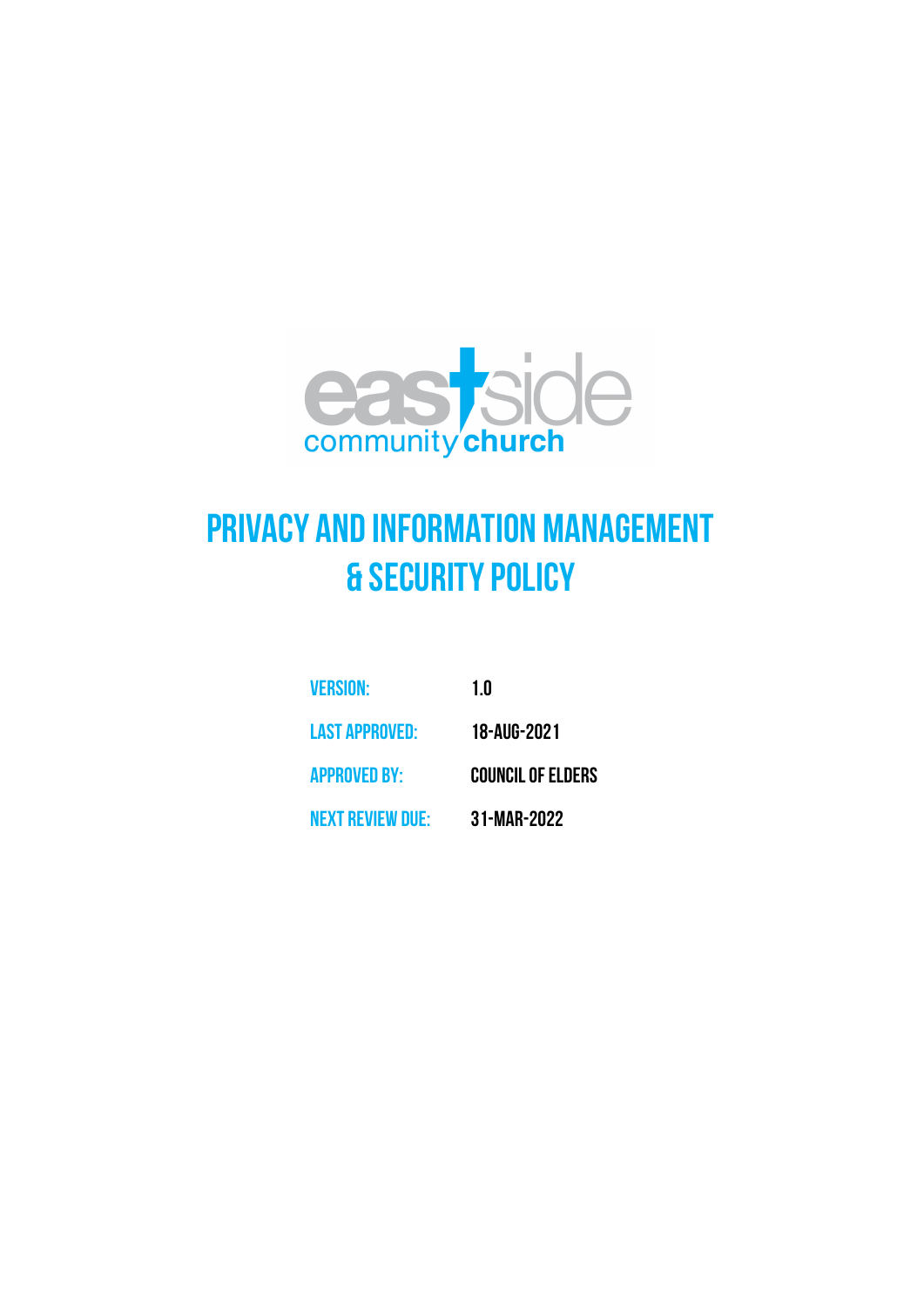

## **TABLE OF CONTENTS**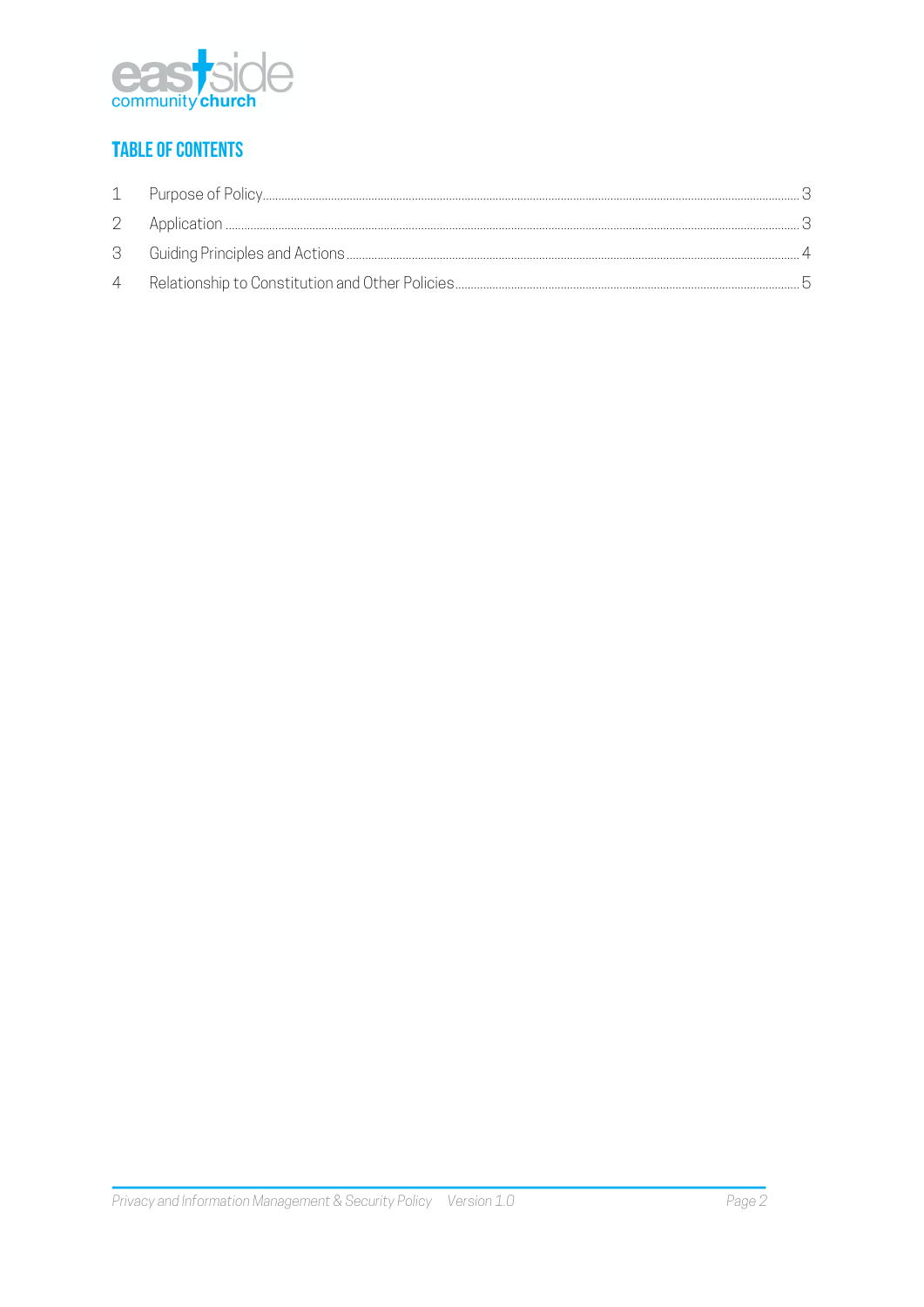

### 1 Purpose of Policy

- 1.1 The development of trust is of critical importance for fruitful relationships in life generally and the church in particular. This is because people are made in the image of God and therefore are worthy of dignity and respect. Consequently, Eastside is committed to protecting individual privacy and managing information with integrity, diligence and loving concern.
- 1.2 Content developed by Eastside will also be proactively managed to ensure it can be of greatest benefit to the kingdom of God.

Blessed are those whose ways are blameless, who walk according to the law of the Lord. (Psalm 119:1)

But seek first his kingdom and his righteousness… (Matt 6:33)

1.3 This policy sets out Eastside's commitment to the protection of the privacy of individuals, the management of data collected by Eastside, and the management of content developed by or for Eastside.

### 2 **APPLICATION**

- 2.1 This policy applies to the protection of all information, data and content that Eastside collects and develops.
- 2.2 This policy sets obligations for Eastside personnel with access to or control of data and content.
- 2.3 Eastside is not required to comply with the Privacy Act 1988 (Cth). However, in general we seek to satisfy the Australian Privacy Principles to help manage the privacy of individuals known to Eastside.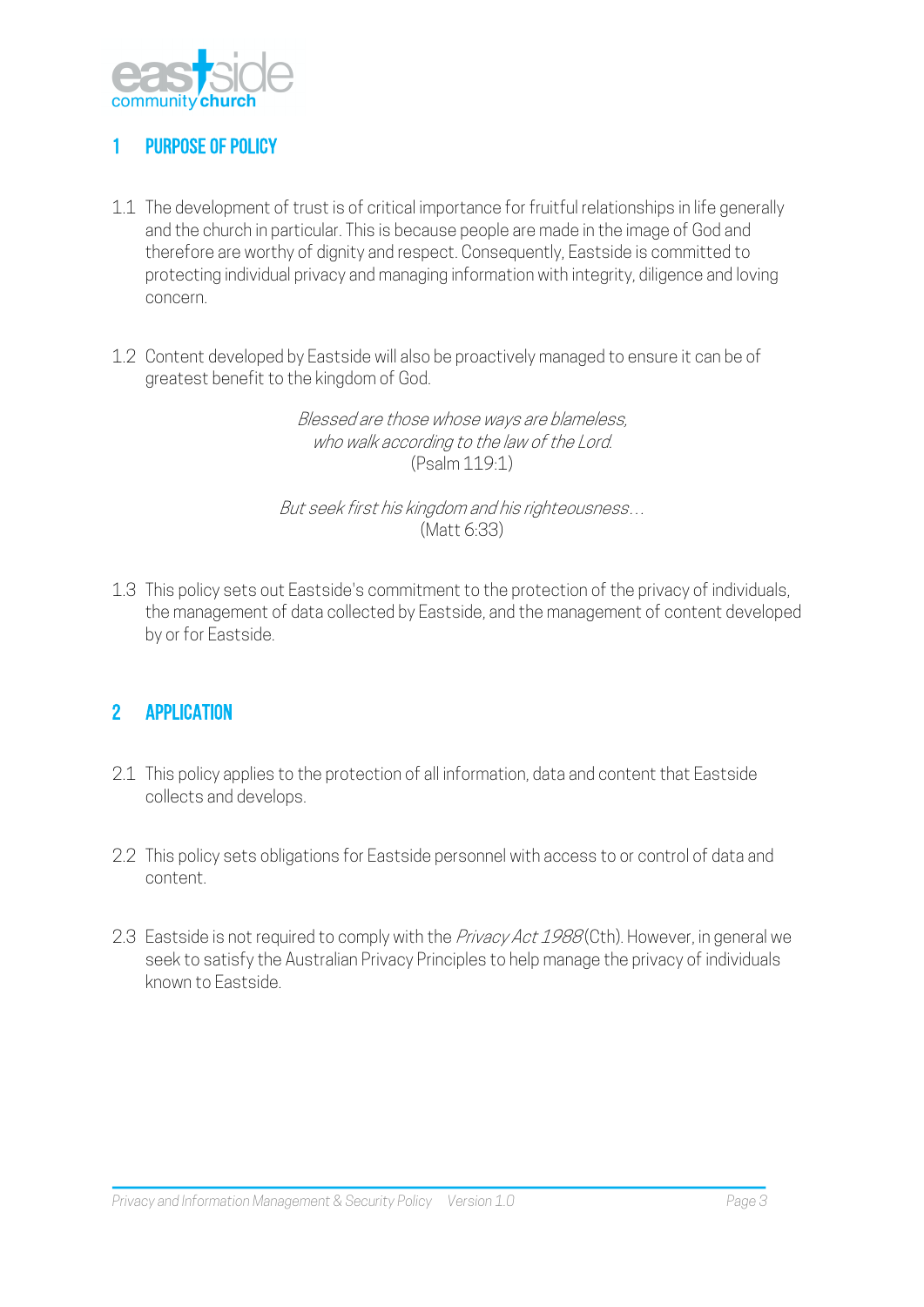

#### 3 Guiding Principles and Actions

- 3.1 All persons who are members of or attend Eastside give implicit consent to the collection, storage and use of personal information and data in accordance with this policy.
- 3.2 Eastside will only collect, hold and use personal information for:
	- 3.2.1 providing loving support, pastoral care or discipleship.
	- 3.2.2 contacting people who volunteer in any of the church's ministries, activities or events.
	- 3.2.3 providing people with information about progress with our ministries and projects.
	- 3.2.4 managing the employment of staff members.
	- 3.2.5 administration of the church and its activities.
	- 3.2.6 enabling financial giving, receipting and payments for people.
- 3.3 All personal information collected by Eastside must be handled within a secure and confidential environment (including a secure IT environment) and disposed of after use except where required to be retained by law. At a minimum, all financial, operational, human resources and governance records should be securely retained for a period of at least 7 years and all records developed under the Child Safe and Vulnerable Persons Policy or for a related reason are to be securely retained for a period of at least 45 years.
- 3.4 Where necessary, additional controls must be implemented for the storage of certain data, subject to a risk assessment. At a minimum, this includes the storage of debit and credit card information.
- 3.5 Personal information collected by Eastside must not be provided to an external party or organisation (other than IT service providers, including cloud services) unless explicit consent is granted or where required by law.
- 3.6 Staff and volunteers must only be provided access to personal information to the extent required to achieve one of the purposes in Guiding Principle 3.2. In granting access, Eastside must ensure staff and volunteers are aware of their responsibilities under this policy and, if required, have appropriate resources and training.
- 3.7 Any content developed, published or shared by Eastside should be for the purpose of blessing Eastside and other local churches and ministries and to build the church where possible. Content that dishonours the Lord Jesus or any other person must not be developed, published or shared by Eastside.